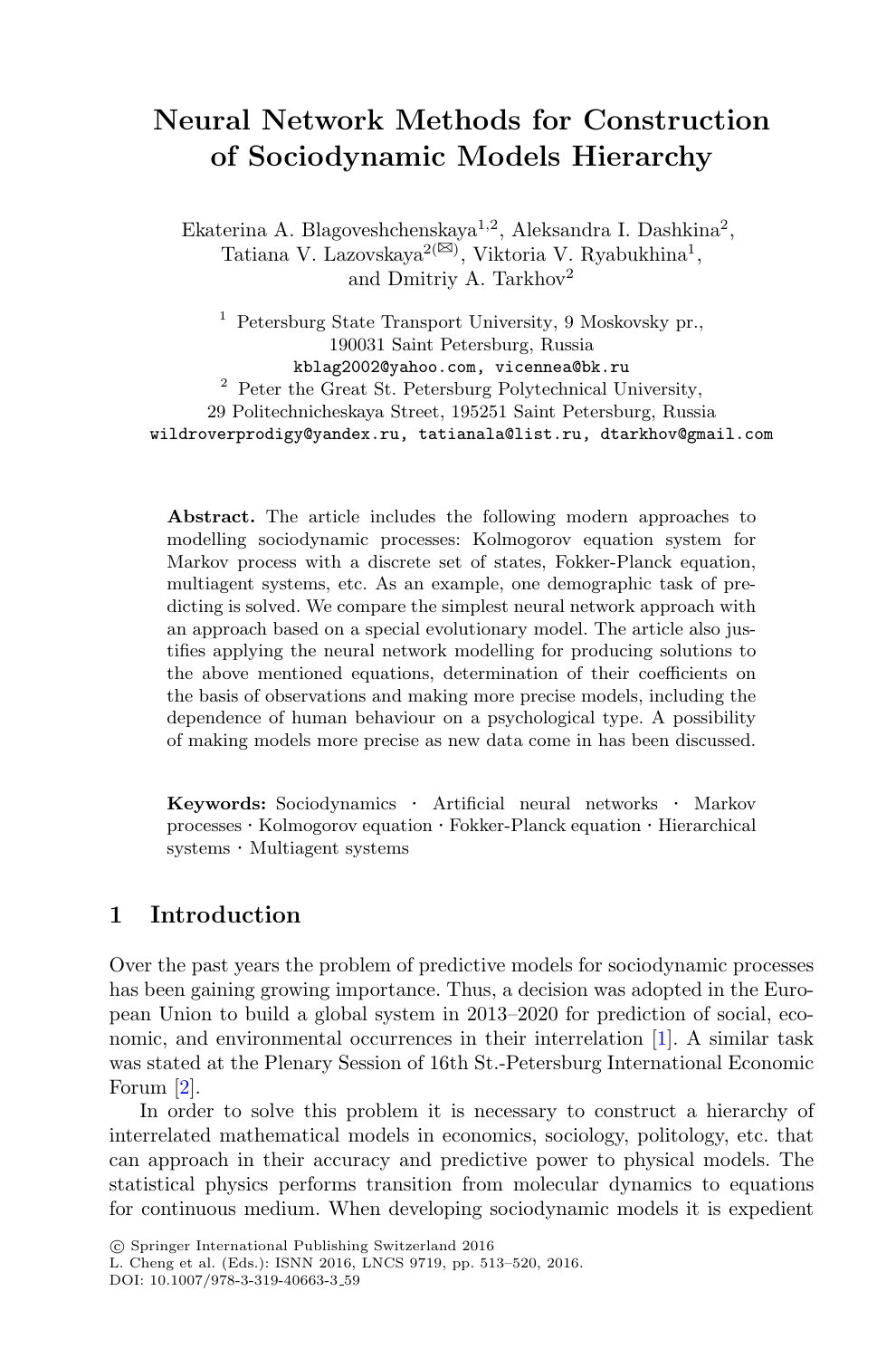to take initial data, as individual behaviour, including psychological and other similar factors, and then proceed to economical, social, mental (mems), etc. interrelating fields.

The main scientific problem, which must be dealt with when creating this kind of mathematical and information models, consists in indispensable transition from opinion-based and semi-empirical approach to application of modern mathematic simulation methods, justified planning, and optimal management typical of science and engineering.

It is essential to select classes of mathematic models and a method for their application. The requirements for these models can be stated as follows:

- Possibility to construct a model with any degree of complexity model using standard rules and standard elements
- Robustness of model against errors in initial data and a priori assumptions
- Possibility to deal with contradictory assumptions
- Possibility to adjust the model after receiving new data

All these requirements are met in neural network models [\[3](#page-7-2)[,4](#page-7-3)].

#### **2 Modern Approaches to Sociodynamic system modelling**

Designing a comprehensive programme of developing a particular region, for example, the Arctic zone of the Russian Federation, involves tackling a great number of economic, environmental and social problems. Major mineral extraction projects are not only supposed to be cost-effective, but also take into account their influence on the environment and the population as well as the consequences for the Russian economy. As a result, interaction between experts in different fields is necessary. These experts should formalize their knowledge into uniform mathematical models in order to attain mutual understanding.

A system of Kolmogorov differential equations for Markov process with a discrete set of states was proposed by [\[5](#page-7-4)] in the capacity of such models. Let us describe this model in simplest case, when system state is assigned by vector **n** with integer coordinates  $\{n_i\}$ . The examples of such vectors are the sizes of particular national, social, etc. groups of population, the numbers of companies involved in different types of business and varying in size. Let  $P(n, t)$  be a probability of being in state **n** at time point t. We denominate as  $\mathbf{n}_{ii}$  a vector, which differs from  $\bf{n}$  by increase of coordinate j and decrease of coordinate i by 1. Then  $\mathbf{n}_{i+}$  is a vector with coordinate i increased by 1, and  $\mathbf{n}_i$  is a vector with coordinate  $i$  decreased by 1. Then "Main Equation" will look as follows:

<span id="page-1-0"></span>
$$
\frac{dP(\mathbf{n},t)}{dt} = \sum_{i \neq j} w_{ij}(\mathbf{n}_{ji},t)P(\mathbf{n}_{ji},t) - \sum_{i \neq j} w_{ji}(\mathbf{n},t)P(\mathbf{n},t) + \sum_{i} w_{i+}(\mathbf{n}_{i-},t)P(\mathbf{n}_{i-},t) - \sum_{i} w_{i+}(\mathbf{n},t)P(\mathbf{n},t) + \sum_{i} w_{i-}(\mathbf{n}_{i+},t)P(\mathbf{n}_{i+},t) - \sum_{i} w_{i-}(\mathbf{n},t)P(\mathbf{n},t),
$$
\n(1)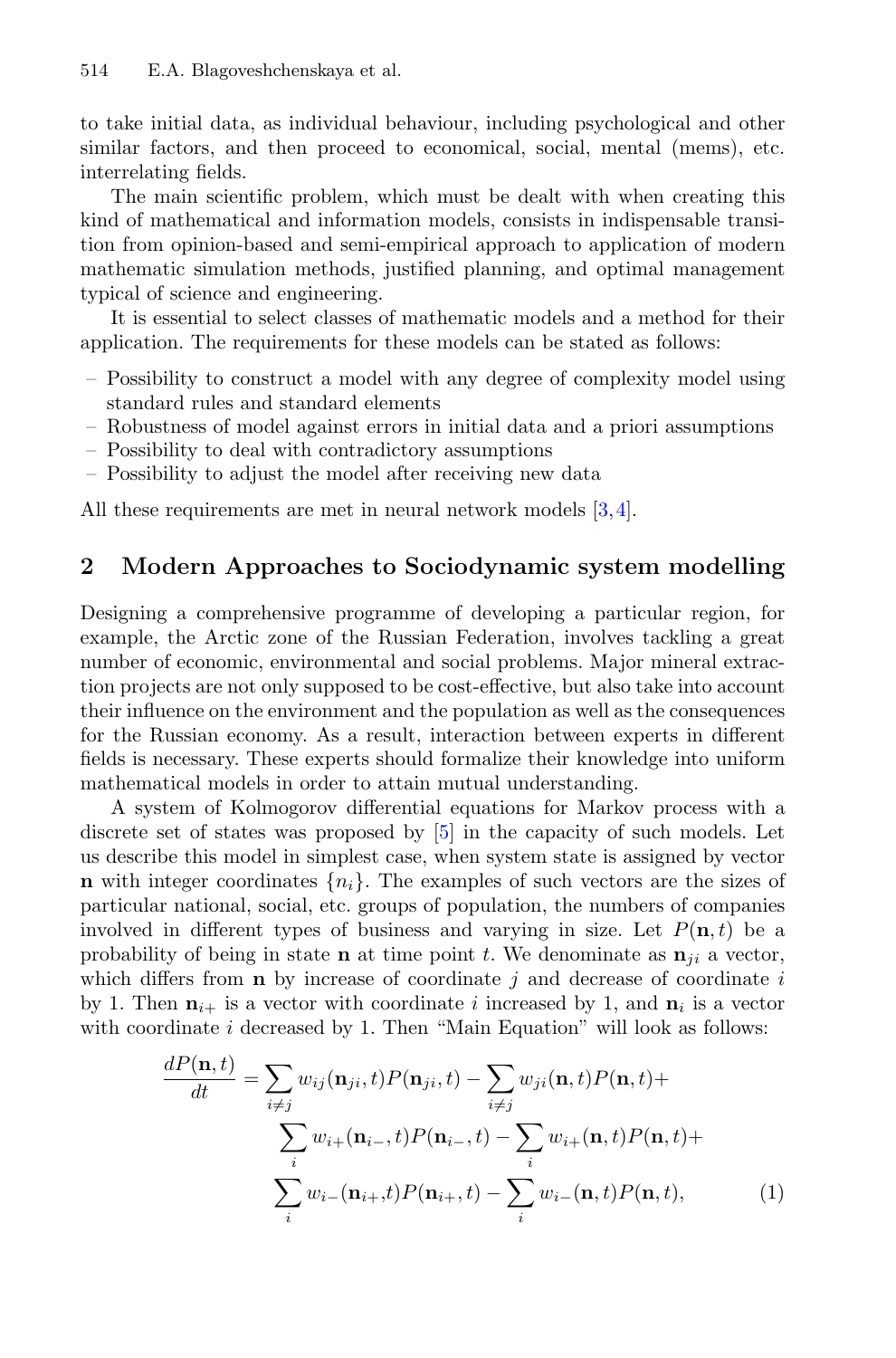where

$$
w_{ij}(\mathbf{n},t) = \frac{\partial P(\mathbf{n}_{ij},\tau|\mathbf{n},t)}{\partial \tau}\bigg|_{\tau=t}, \ w_{i\pm}(\mathbf{n},t) = \frac{\partial P(\mathbf{n}_{i\pm},\tau|\mathbf{n},t)}{\partial \tau}\bigg|_{\tau=t}
$$

are intensities of transitions from the current state to the state with an increased or decreased coordinate i.

If the process under consideration does not involve transitions  $\mathbf{n}_{i+}$  and  $\mathbf{n}_{i-}$  (if the demographic dynamics is considered, it means that there is neither natality, nor mortality, or, to be precise, they are disregarded in comparison with the migratory processes) the Eq.  $(1)$  looks simpler:

$$
\frac{dP(\mathbf{n},t)}{dt} = \sum_{i \neq j} w_{ij}(\mathbf{n}_{ji},t)P(\mathbf{n}_{ji},t) - \sum_{i \neq j} w_{ji}(\mathbf{n},t)P(\mathbf{n},t). \tag{2}
$$

<span id="page-2-0"></span>Further analysis requires assumptions with regard to intensities of transitions  $w_{ij}(\mathbf{n}, t)$ . Different variants are considered by [\[5](#page-7-4)], e.g.

$$
w_{ij}(\mathbf{n},t) = \mu_{ij} n_j \exp[u_i(\mathbf{n}_{ij},t) - u_j(\mathbf{n},t)], \qquad (3)
$$

where  $u_i$  is a utility function of state i. This function is significant because its increase raises the probability of transition into state  $i$  and decreases the probability of reverse transition. The utility function is assumed to be linear relative to **n**. Different variants of dynamics in the system under examination are considered further (in  $[5]$ ), according to Eq. [\(1\)](#page-1-0) or [\(2\)](#page-2-0), and depending on ratio of coefficients in this function. The case of quadratic dependence of utility function on **n** is examined by [\[6](#page-7-5)]. On the basis of dynamics observed in real systems, coefficients of these dependencies are estimated that may allow generating prediction for the future. In addition, dependence of these coefficients on other factors is examined (e.g. dependence of migration properties on social and economic factors, which is also supposed to be linear). Evidently, real dependencies are usually non-linear; so, if linear approximation has poor accuracy, search of non-linear dependencies should be performed. For the above reasons, neural network functions are suggested as desired non-linear ones.

In [\[5](#page-7-4)], for the sake of simplifying the analysis, examination of stationary case  $w_{ij}(\mathbf{n}, t) = w_{ij}(\mathbf{n})$  was recommended, and proceeding to quasi-averages, transition rates being averaged according to probabilities. Then [\(2\)](#page-2-0) is changed by equation system as:

$$
\frac{d\hat{n}_i}{dt} = \sum_{i \neq j} w_{ij}(\hat{\mathbf{n}}) - \sum_{i \neq j} w_{ji}(\hat{\mathbf{n}}).
$$
\n(4)

Besides Markov processes with a discrete set of states, processes with a continuous set of states are examined by [\[6](#page-7-5)]. Conditional distribution density  $f(\mathbf{y}, \tau | \mathbf{x}, t)$  in such processes complies to the equation system: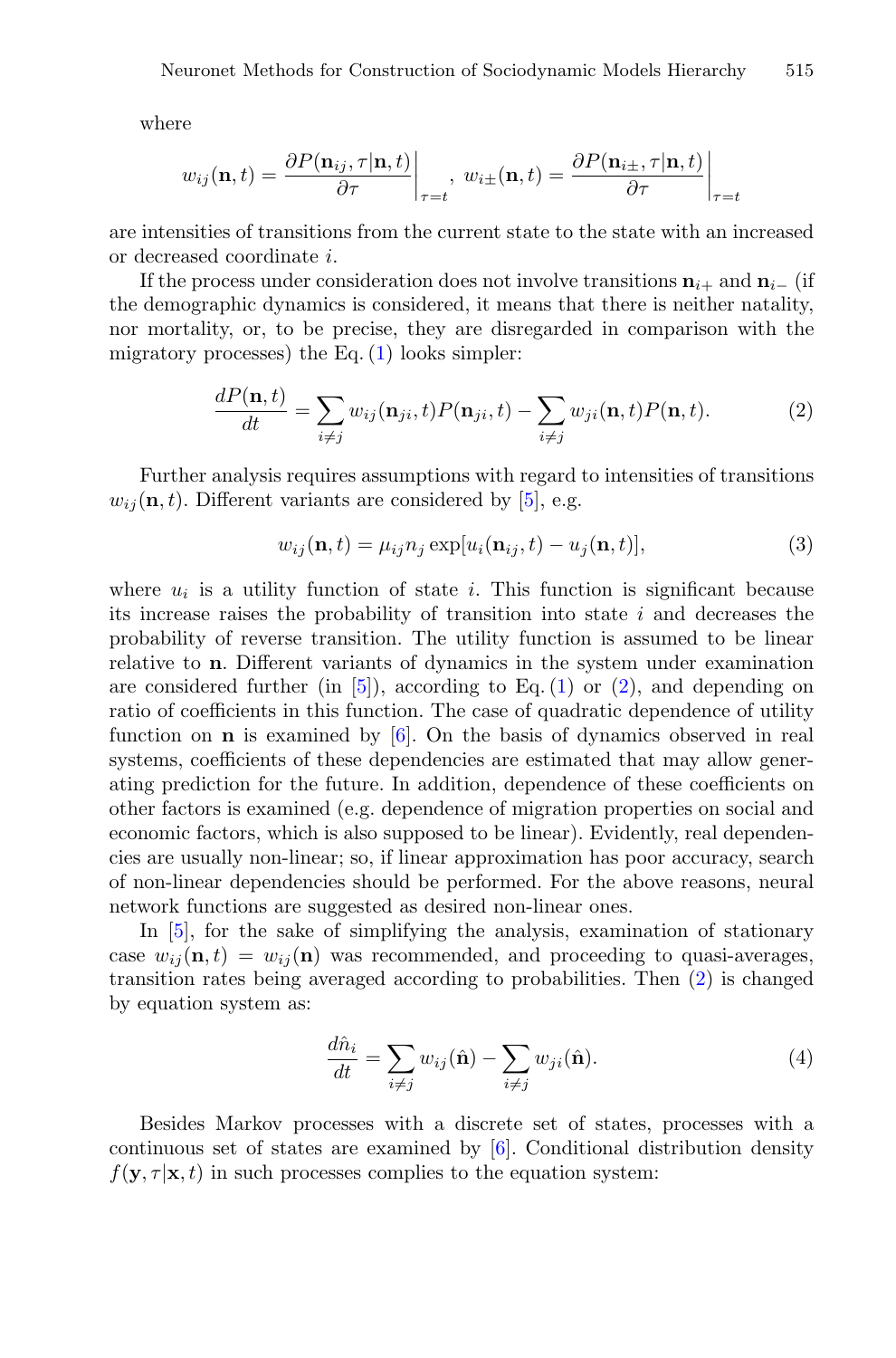<span id="page-3-0"></span>516 E.A. Blagoveshchenskaya et al.

$$
\begin{cases}\n\frac{\partial f}{\partial t} + \sum_{i=1}^{n} a_i \frac{\partial f}{\partial x_i} + \frac{1}{2} \sum_{i,j=1}^{n} b_{ij} \frac{\partial^2 f}{\partial x_i \partial x_j} = 0; \\
\frac{\partial f}{\partial \tau} + \sum_{i=1}^{n} \frac{\partial (a_i f)}{\partial y_i} - \frac{1}{2} \sum_{i,j=1}^{n} \frac{\partial^2 (b_{ij} f)}{\partial y_i \partial y_j} = 0,\n\end{cases}
$$
\n(5)

where

$$
a_i = \lim_{\tau \to t} \frac{1}{\tau - t} \mathbf{M}[Y_i - X_i | \mathbf{X} = \mathbf{x}], \ b_{ij} = \lim_{\tau \to t} \frac{1}{\tau - t} \mathbf{M}[(Y_i - X_i)(Y_j - X_j) | \mathbf{X} = \mathbf{x}].
$$

In particular, these equations are satisfied with solutions of differential equations system

$$
\frac{dU_i}{dt} = a_i(U_1, ..., U_n, t) + \sum_{m=1}^n g_{im}(U_1, ..., U_n, t)\xi_m(t), \ b_{ij} = ng_ig_j,
$$

<span id="page-3-1"></span>where  $\xi_m(t)$  are mutually independent, and represent a white noise.

In one-dimensional case these equations are reduced to

$$
\frac{\partial f}{\partial t} + a\frac{\partial f}{\partial x} + \frac{1}{2}b\frac{\partial^2 f}{\partial x^2} = 0; \ \frac{\partial f}{\partial \tau} + \frac{\partial (af)}{\partial y} - \frac{1}{2}\frac{\partial^2 (bf)}{\partial y^2} = 0.
$$
 (6)

The second equation is commonly called a Fokker-Planck equation. The corresponding differential equation is the following

$$
\frac{\partial U}{\partial t} = a(U, t) + g(U, t)\xi(t), \ b = g^2.
$$
\n(7)

The problem of identifying  $a$  and  $b$  functions by real data arises again in these models. Besides, in order to solve these particular equations it is necessary to know the initial and boundary conditions. Tendency to zero on the infinity seems to be appropriate as boundary conditions, but it does not correspond to the practical problems, in which it is known that all the components  $x$  or some of them are not negative. Initial conditions are even more difficult. Commonly the results of monitoring the process are known instead of them, which means that the classical methods of solving mathematical physics problems, such as finite differences method, finite element method, etc., cannot be applied. The methods set forth in the scholarly works  $[3,4]$  $[3,4]$  $[3,4]$  allow formulating approximate values  $(5)$ , [\(6\)](#page-3-1) taking into consideration all the information available.

Using data on the distribution of the population of Russia at the  $m = 14$ age groups for 2010–2014, decide to test the prediction task. Data for the first three years are used to construct an evolutionary neural network model, in the last two – to check the results of the projection of this model.

The first approach does not use Fokker-Planck equation. The population distribution by ages is looking as an radial basis function (RBF) neural network approximation in the form

$$
u_1(x, t, \mathbf{a}) = \sum_{j=1}^n a_{j1} \exp\left(-a_{j2}(x - a_{j3})^2\right) \exp\left(-a_{j4}(t - a_{j5})^2\right),\qquad(8)
$$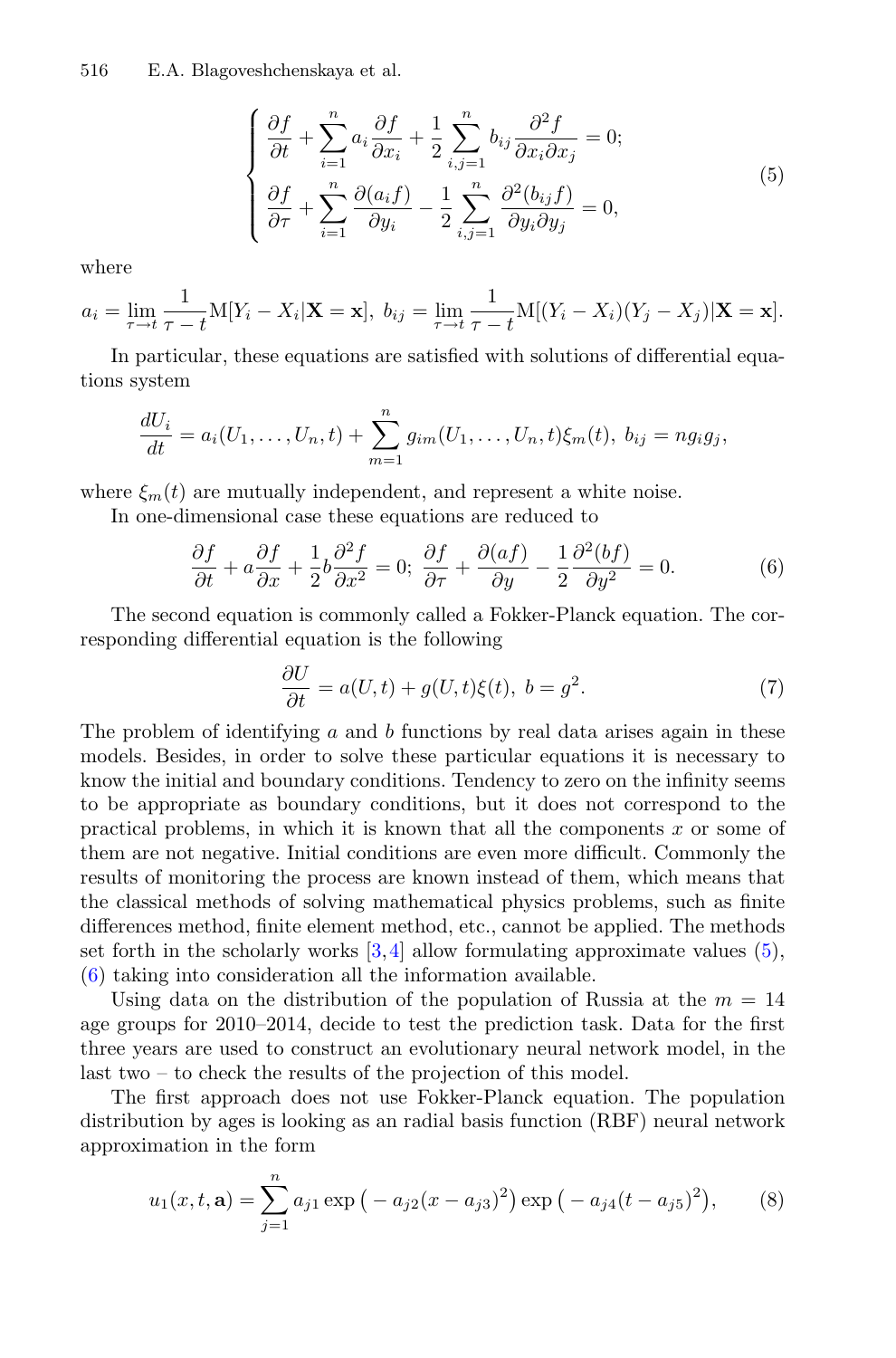where  $n = 10$  is the number of neurons. The variable x is the age interval, the variable t is time, in our case, a year;  $\mathbf{a} = \{a_{ji}\}\$ is the matrix of neural network weights. The network weights are determined by the minimization of the error functional, built on the basis of available data. Here, it has the form

$$
J = \sum_{k=1}^{3} \sum_{i=1}^{m} (u_1(x_i, t_k, \mathbf{a}) - n_{ki})^2,
$$
\n(9)

<span id="page-4-0"></span>where  $n_{ki}$  is the normalized  $\left(\sum_{i=1}^m n_{ki} = 1\right)$  quantity index of the age group i in year  $t_k$ .

In the second approach we take into account the evolving nature of the required distribution function. As the basis functions neural network uses the fundamental solution of the Fokker-Planck equation [\[7\]](#page-7-6). The distribution function is sought as neural network outputs in the form

$$
u_2(x, t, \mathbf{b}) = \sum_{j=1}^n \frac{b_{j1}b_{j3}}{\sqrt{t + b_{j2}^2}} \exp \frac{-b_{j3}^2(x - b_{j4} + b_{j5}(t + b_{j2}^2))^2}{t + b_{j2}^2},
$$
(10)

where  $n = 10$  is the number of neurons, weight matrix  $\mathbf{b} = \{b_{ii}\}\$ components are determined by the minimization of the error functional similar to the functional [\(9\)](#page-4-0).

The graphs of neural network approximate models of population distributions in 2010 year are shown at Fig. [1.](#page-4-1)



<span id="page-4-1"></span>**Fig. 1.** Neural network approximate models for population distribution, 2010. Dots are real data, dashed line is the RBF-model, solid line is the model based on the Fokker-Planck equation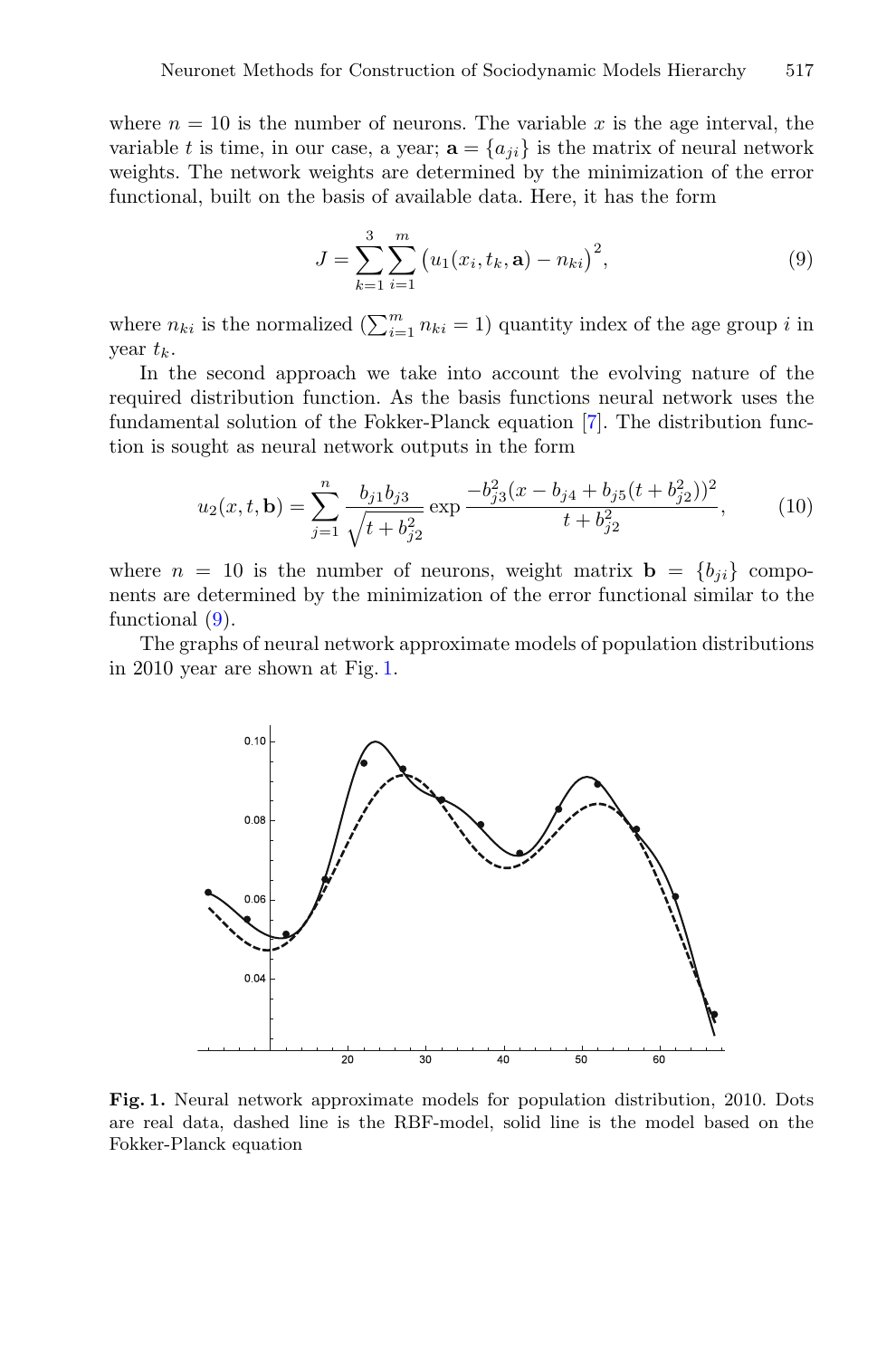As we can see, neural network approximation description of the data in both models is good enough. These models predictions for 2014 are shown at the Fig. [2.](#page-5-0)



<span id="page-5-0"></span>**Fig. 2.** Neural network models predictions for population distribution, 2014. Dots are real data, dashed line is the RBF-model prediction, solid line is the prediction of the model based on the Fokker-Planck equation

Obviously, the prediction of the model based on the Fokker-Planck equation is precise enough, while the RBF-model does not catch even the character the predicted distribution.

It is necessary to point out that the approach [\[3](#page-7-2)] to making stable neural network models on the basis of dissimilar data including differential data implies selecting not only free parameters, but also the structure of the model. It is particularly vital for sociodynamic models given the complexity of the object which is modelled. We can account additional conditions in the neural network models by adding to the error functional the corresponding terms.

For specific algorithms of this kind refer to [\[3\]](#page-7-2) and the source literature quoted there.

#### **3 Activity and Memory as Human Element**

Besides their hierarchical structure, real engineering and socio-economic systems are characterised by activity and memory due to the human element. In order to optimise their operation, mathematical models of these phenomena are necessary to develop, as well as value scales, collective behaviour, etc. connected with them. Neuronal nets were already applied [\[8](#page-7-7)] for more simple models of such occurrences. It is advisable to combine this approach with methods for structural and parametrical identification of such systems on the basis of observed parameters [\[3](#page-7-2),[4\]](#page-7-3), and management of such systems, including value scale management. For modeling we apply multiagent systems.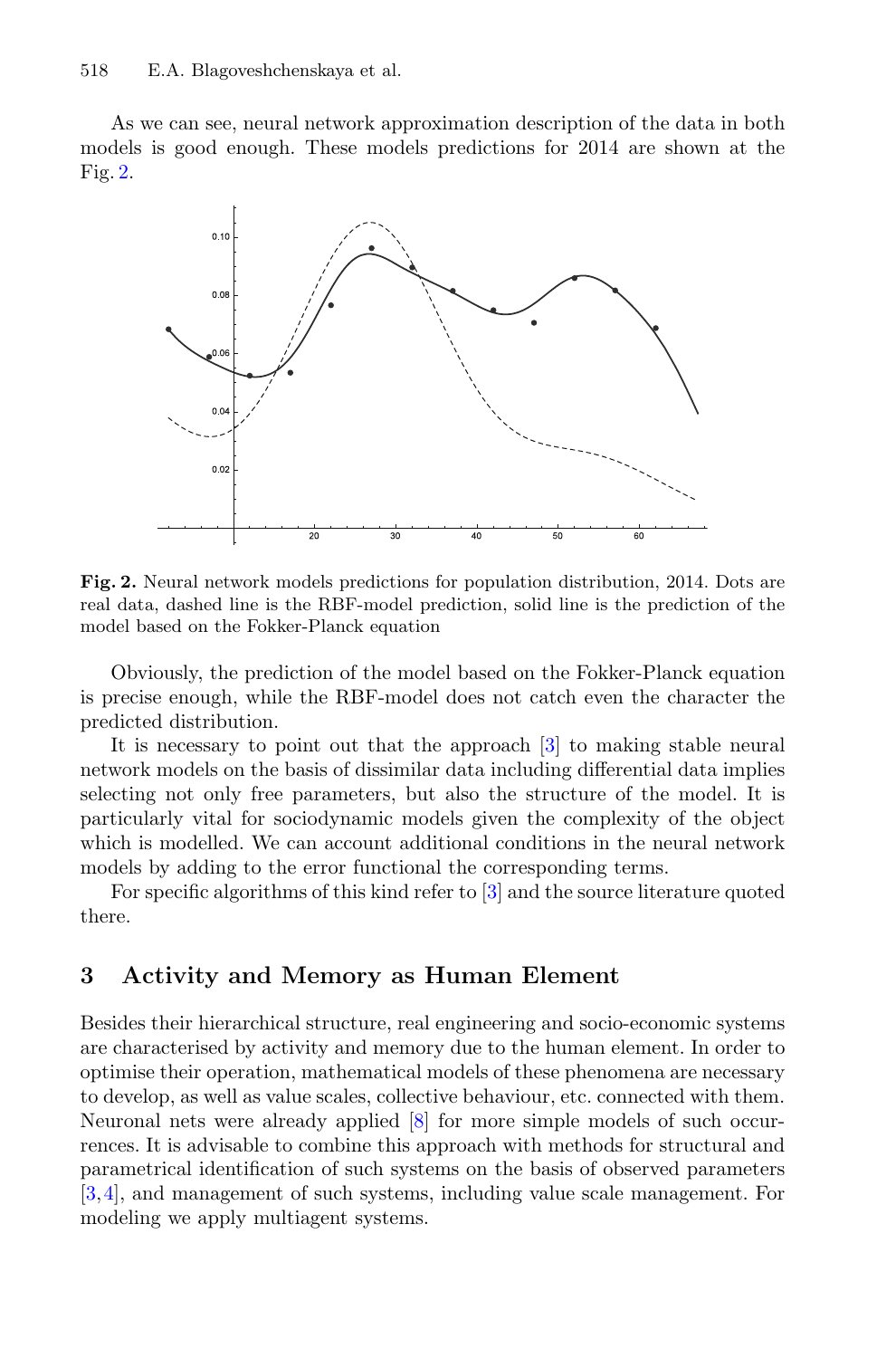Particularly, the dynamics of the agent is assumed to follow minimisation task for functionals hierarchy, which may be interpreted as a value scale. At that, dynamics of the agent can be managed through changing internal parameters, adjusting external conditions (optimised by functionals) and rebuilding the value system (the position of the functional on a corresponding scale), eliminating some functionals and inserting other ones (that can optimise functionals of ambient system or managing the subject of the respective level).

If the agent simulates a human, particular dependencies are constructed based upon psychical features and specific interaction with environment.

Personality type 1: concentrated on model of reality as a whole, and on long-term prediction of its dynamics. Accuracy of model and its predictions makes a great contribution to quality functional. Activity is mainly directed at improvement of the model and realisation of desired development scenario.

Personality type 2: differs from Personality type 1 by substitution of reality as a whole for the nearest social environment.

Personality type 3: differs from Personality type 2 by obtaining quality functional evaluation from the environment. Need in adjusting activity according to variable functionals requires proceeding from long-time prediction to short-time ones.

Personality type 4: differs from Personality type 3 by obtaining not only quality evaluation, but also reality models from environment. High intensity of information exchange leads to reducing quantity of social contacts. Differences in models being obtained require significant efforts for their concordance and building a consistent picture. Main part in quality functional belongs to evaluation of one's own place in foreign reality models.

Personality type 5: differs by obtaining reality models from society as a whole that leads to reducing information exchange with the nearest environment, and long process of comparison between reality models and reality as such. Decrease of this discrepancy contributes the greatest part into desired change of quality functional.

Personality type 6: differs from Personality type 5 by striving for influence on reality as a whole, in order to bring it to concordance with one's internal model. Awareness of difficulty to make such influence alone by oneself leads to directing either at local possible changes or participation in great communities able to making global changes.

Personality type 7: differs from Personality type 6 by substitution of influence on reality for searching of own optimal place in reality, including optimal environment. Rapid changes in ambient reality lead to employing short-time predictions.

Personality type 8: differs from Personality type 7 by substitution of movement through reality for organisation of reality according to one's internal model and short-time predictions. For such organisation, social opportunities are actively employed, first of all, the nearest environment and accessible levels of social hierarchy.